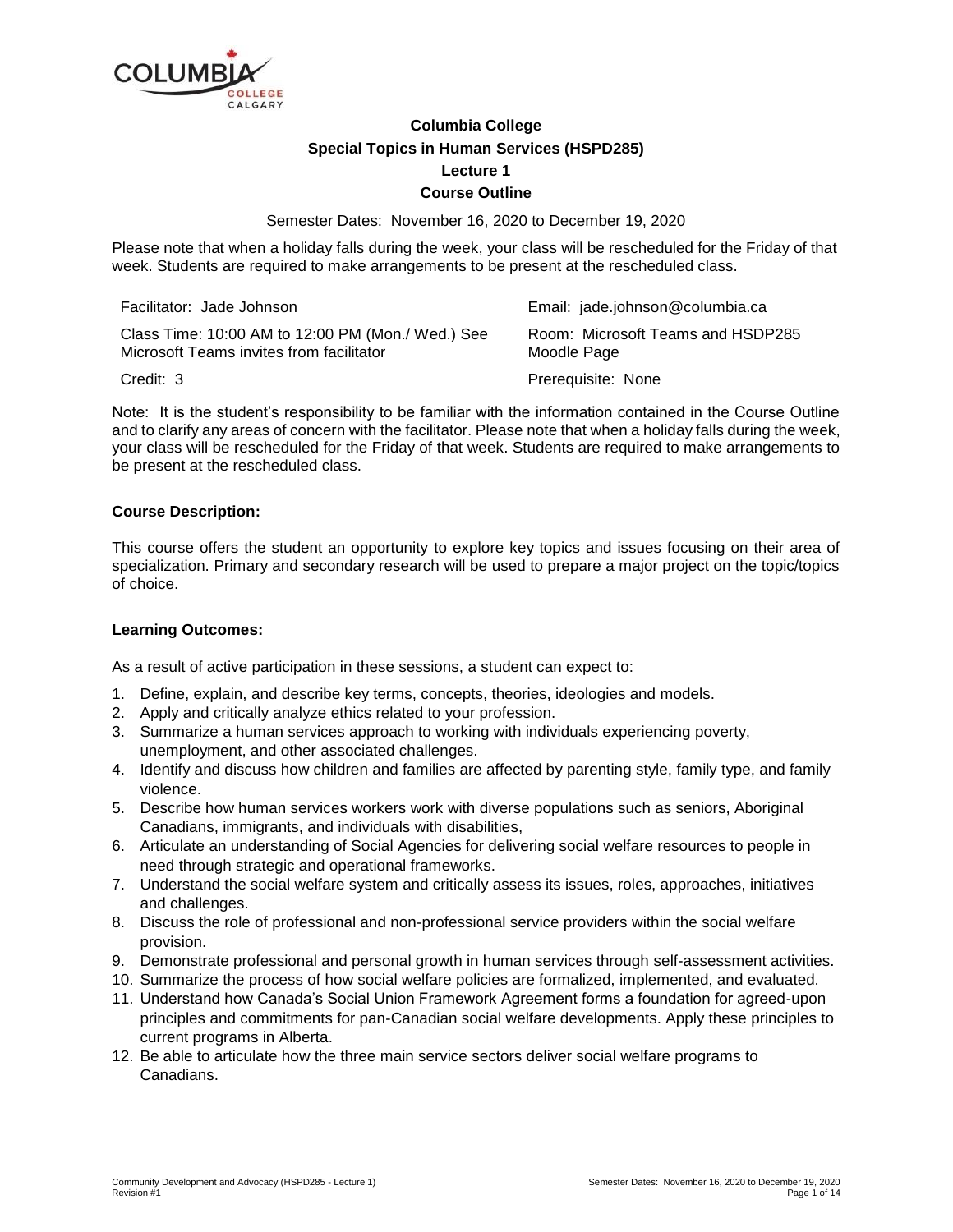### **Course Format:**

This remote course uses a variety of teaching/learning methods including discussion, personal reflection, experiential exercises, student presentations, role-plays, group activities and especially case studies. Our faculty aims to create a learning environment where the learner is actively engaged in inquiry, critical thinking and problem solving. The online classroom provides you with a place where you can learn with and from others in a cooperative and collaborative manner.

You are expected to take a very active part in online class discussions and take responsibility for your own learning. Be a positive and co-operative team member. The expectation is that you will come to each online class prepared with pre-class homework completed. Your facilitator will engage you in activities that are based on your completed homework and readings. Your enthusiastic and positive approach in the online setting classroom will create an atmosphere that will help every student develop the knowledge, skills and attitudes that are needed for success.

How you conduct yourself in our online classes will, to a large extent, mirror your conduct in society and your future work site. For example, if you have a tendency to ask questions, challenge the ideas of others in a respectful manner, draw out the best from your colleagues, and encourage both group development and task accomplishment in this class, it is likely you will do the same at work. A high level of student involvement and developing professionalism is expected in the classroom as you work towards your goal.

# **Required Textbooks and Equipment:**

Chappell, R. (2014). *Social welfare in Canadian society (5th ed.).* Toronto, ON: Nelson Education Learning.

#### **Recommended Readings and Resources:**

*Further Recommended Readings and Resources:*

N/A

# **Homework Assignment Due for the First Class:**

- 1. Read this course outline and be prepared to discuss in class.
- 2. Read Chapters 1 and 2 of your text, *Social welfare in the Canadian Society.*
- 3. Prepare for a test on the assigned readings.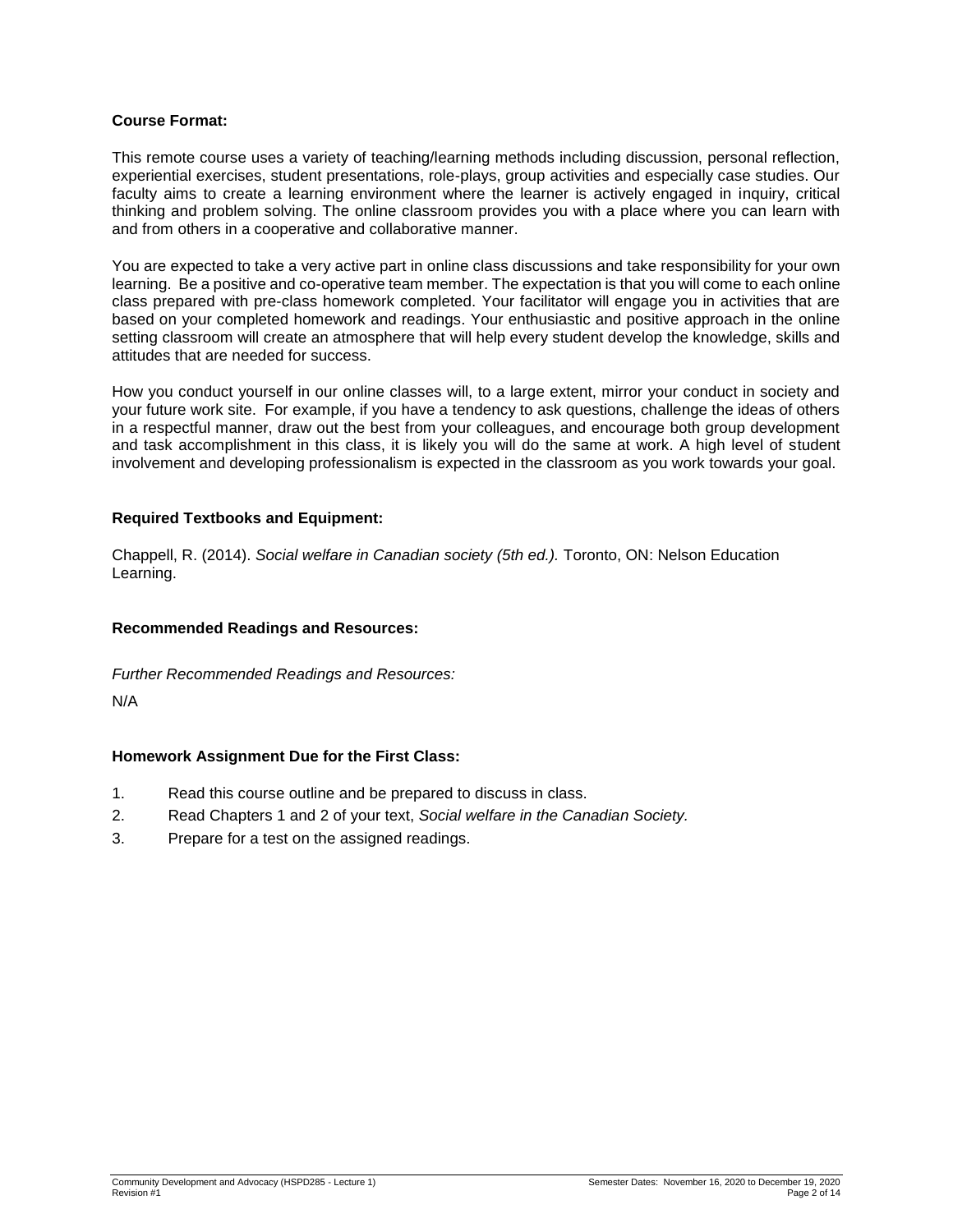# **Evaluation - Assessment of Student Performance:**

The final grade in the course will be based on the following elements. Wherever possible facilitators will use rubrics to assess your performance and offer feedback.

| <b>Title of Assignment/Examination</b> | Due Date     | Weight |
|----------------------------------------|--------------|--------|
| Daily Tests                            | Class 1 - 10 | 25%    |
| <b>Writing Assignment A</b>            | Class 4      | 20%    |
| <b>Writing Assignment B</b>            | Class 7      | 30%    |
| <b>Final Reflective Paper</b>          | Class 10     | 25%    |

Please note that all homework and assignments are due at 11:59PM on the day of each due date.

### **Grading:**

Grades for each component will be added together at the end of the semester. The final total will be translated to the Columbia College's 4.0 grading scale as follows:

| Marking and Grading Conversion: |  |
|---------------------------------|--|
|---------------------------------|--|

| <b>Description</b> | <b>Letter Grade</b> | <b>Grade Points</b> |     | <b>Percentage Scale</b> |
|--------------------|---------------------|---------------------|-----|-------------------------|
|                    | $A+$                | 4.0                 | 100 | 95                      |
| Excellent          | A                   | 4.0                 | 94  | 90                      |
|                    | А-                  | 3.7                 | 89  | 85                      |
|                    | $B+$                | 3.3                 | 84  | 80                      |
| Good               | B                   | 3.0                 | 79  | 75                      |
|                    | B-                  | 2.7                 | 74  | 70                      |
|                    | $C+$                | 2.3                 | 69  | 65                      |
| Satisfactory       | С                   | 2.0                 | 64  | 60                      |
|                    | $C -$               | 1.7                 | 59  | 55                      |
| Poor               | D                   | 1.0                 | 54  | 50                      |
| Failure            | F                   | 0.0                 | 49  | 0                       |

### **Please note that to pass this course you must earn at least a "C+" (a minimal pass) for the course.**

#### **Submission and Completion of Assignments:**

You are expected to submit assignments by the due date. Any late assignments may be assessed a marking penalty of 5% per day. If you are unable to submit an assignment on the due date, you must request an extension **before** the due date by filling out an *Application for Assignment Extension form (SSPP-F012)* that is to be submitted to the Department Chair for approval. This form is available on Columbia's website and from Department Chairs.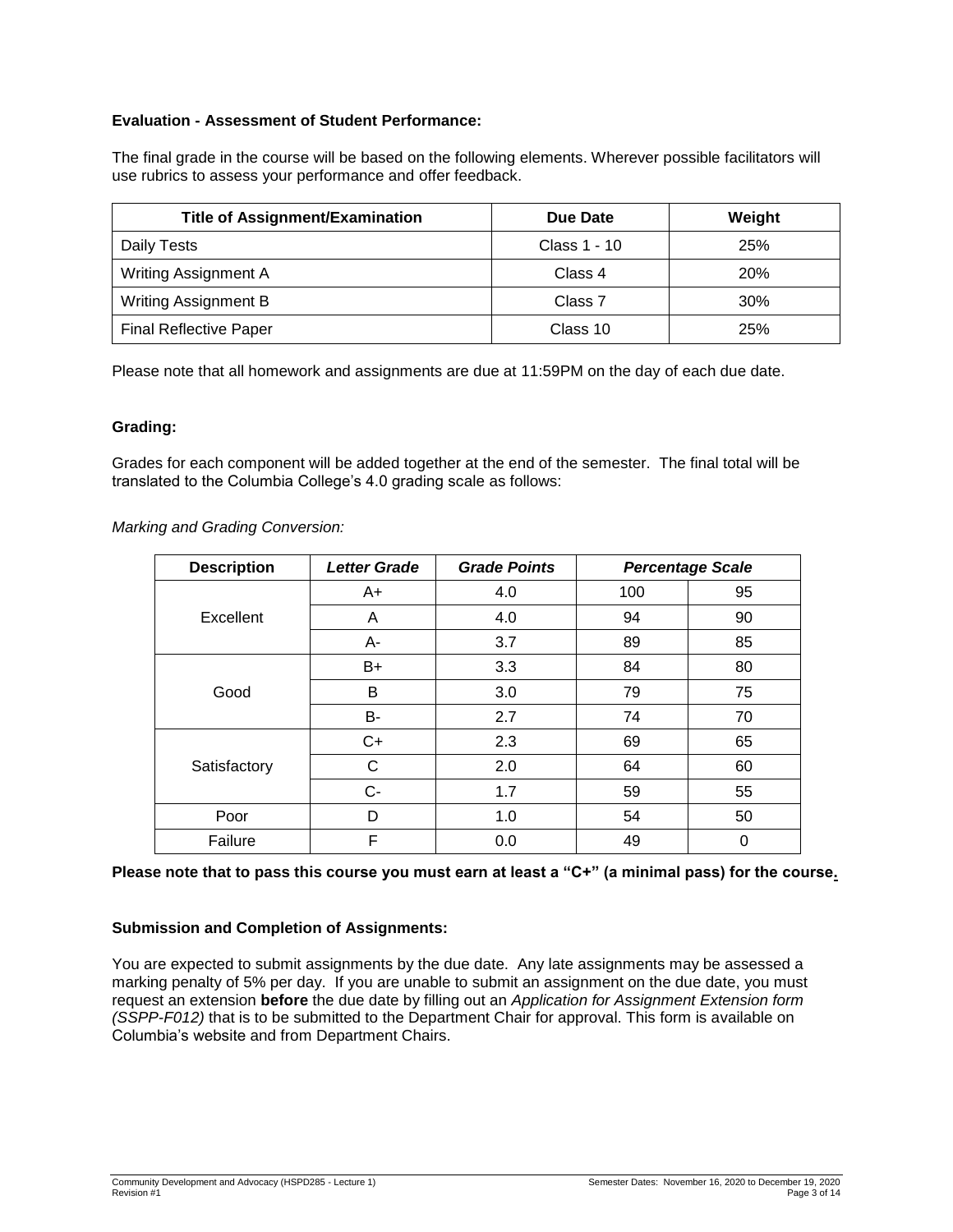# **Attendance Requirements:**

Columbia College believes that students are committed to their program and learning experiences. However, it is understood that there are times when students may be absent and unable to complete online activities and daily assessments. Any absences can be viewed as a potentially serious disruption of the learning process and necessary achievement of the learning objectives. Completion of online activities and Daily Tests constitute an attended day. Unavoidable absences or lateness must be reported to the course facilitator in advance. Please refer to Columbia College's *Attendance Policy and Regulations (ADM-P151)* for detailed information on Attendance Requirements.

### **Academic Integrity:**

Academic dishonesty is a serious offence and can result in suspension or expulsion from Columbia College.

There is no tolerance for academic dishonesty and any student caught plagiarizing is subject to serious sanctions as outlined in the *Student Code of Conduct Policy (ADM-P229)*. Students are encouraged to familiarize themselves with this policy and avoid any behavior that could possibly be seen as cheating, plagiarizing, misrepresenting, or putting into question the integrity of one's academic work.

### **Student Conduct:**

It is the responsibility of each student to uphold the expectations and responsibilities outlined in the *Student Code of Conduct Policy (ADM-P229), Columbia College's Commitment to Human Rights and Diversity Policy (ADM-P029),* and any additional requirements established by your program.

Generally, each student will:

- be respectful and courteous toward others; this includes online meetings and discussions
- demonstrate appropriate and supportive communication skills, and coach, assist, advise and otherwise support other students in their studies;
- manage any personal stress and conflict in a positive and resourceful manner, and assist others to do the same;
- be dressed in a manner appropriate for their workplace or learning environment, as established by the program;
- conduct themselves in a professional manner with regard to their communication with others and their behavior in class;
- conduct themselves with academic integrity in all of their learning activities, tests, exams, and assignments
- keep up with day-to-day classroom and course expectations.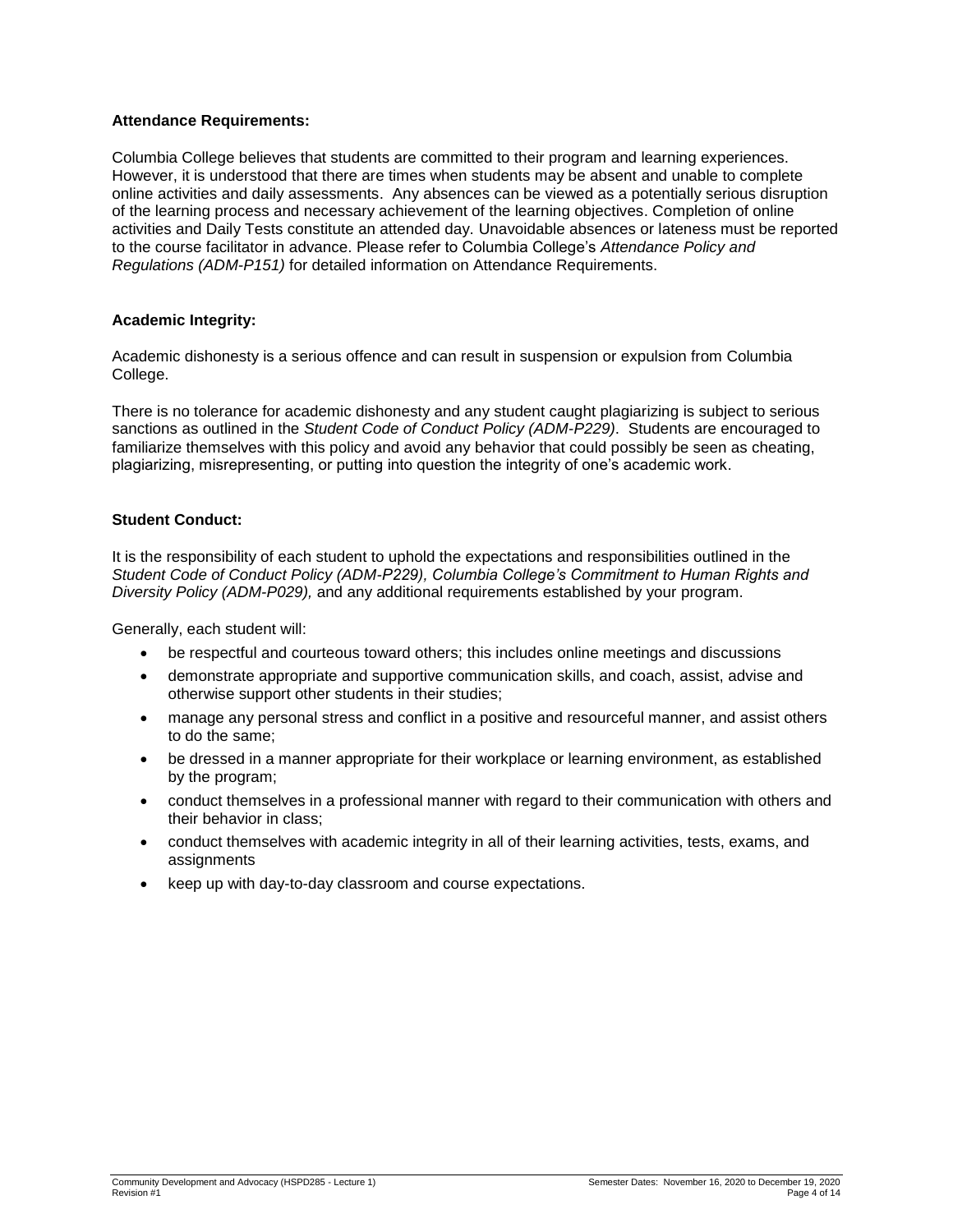# **Important Dates:**

| <b>Description</b>                               | <b>Date</b>                                                                                                            |
|--------------------------------------------------|------------------------------------------------------------------------------------------------------------------------|
| Last to add/drop courses                         | 5 school operating days from the start of the semester<br>OR before the third scheduled class, whichever is<br>greater |
| Last day to withdraw without academic<br>penalty | 50% or less of the semester has been completed                                                                         |

### **Appeals:**

Please refer to the *Student Appeal Policy (ADM-P177)*.

# **Students with Temporary or Permanent Disabilities or Medical Condition:**

Students with temporary or permanent disabilities or medical condition may apply for accommodations. To be considered for an accommodation, a student must register with Columbia College's Accessibility Services by making an appointment with an Accessibility Services Advisor – Main Office – Bldg. 802 or emailing [accessibilityservices@columbia.ab.ca.](mailto:accessibilityservices@columbia.ab.ca) The Department Chair or facilitator is not able to provide you with any accommodations without you taking this step. Please refer to Columbia College's website to review *the Accommodation Policy and Handbook (ADM-P188)*.

#### **Student Support:**

Students should be aware that Life Coaching, Career and Accessibility Services, and Student Support Services (i.e. tutoring, academic strategists, etc.) are provided by Columbia College. Inquire how to request these services at the Main Office in building 802. It is the student's responsibility to discuss their specific learning needs with the appropriate service provider.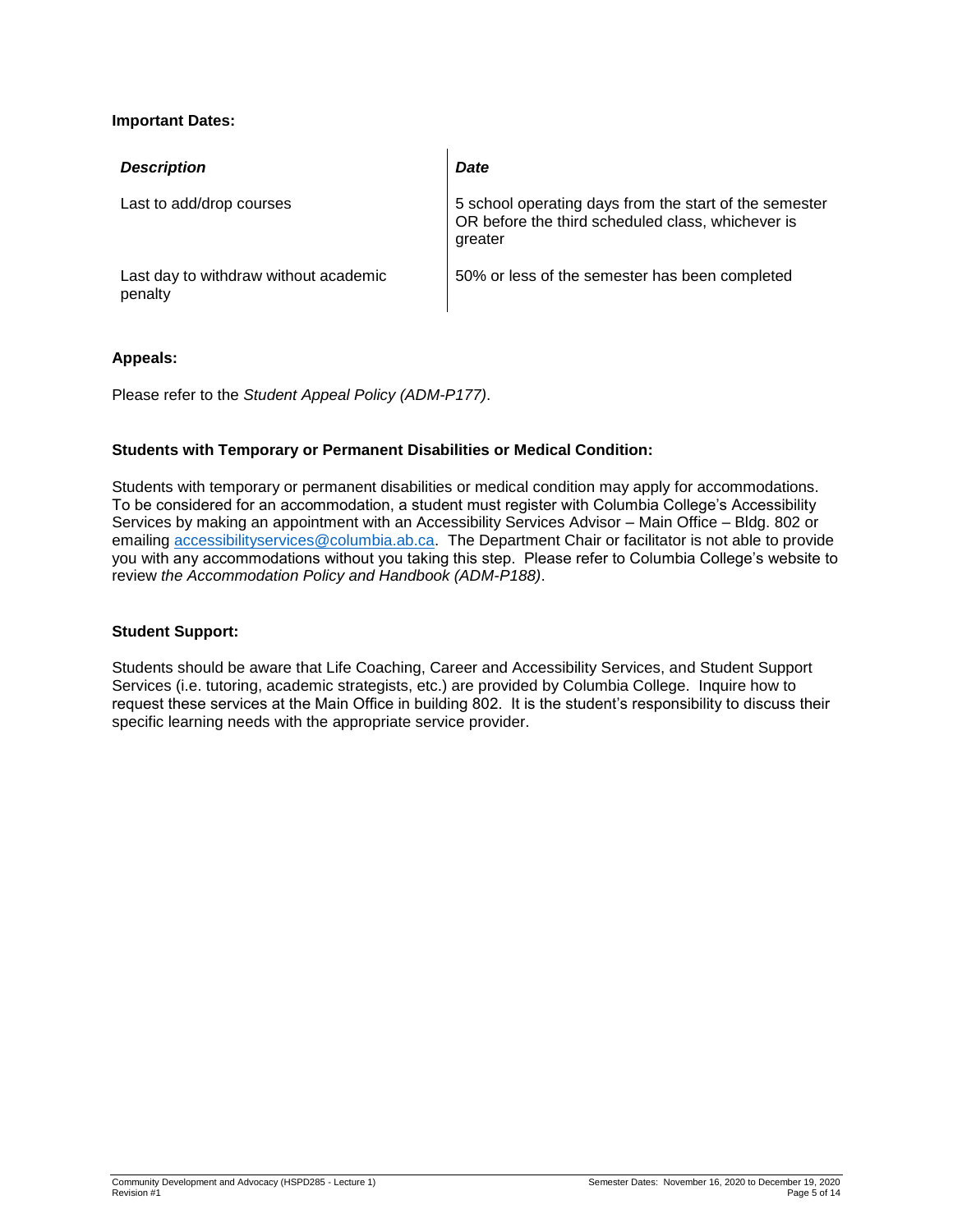# **Class Schedule/Overview:**

Please note that this schedule is subject to change. Any changes or cancellations will be emailed to you. It is your responsibility to check the email address you have given to the school on a daily basis for any messages from the Department Chair/designate, facilitator or College Administration. It is the student's responsibility to be familiar with the information contained in the Course Outline and to clarify any areas of concern with the facilitator.

| <b>Class Session</b> | <b>Topics</b>                                                                                                                          | <b>Pre-Class Readings</b>          |
|----------------------|----------------------------------------------------------------------------------------------------------------------------------------|------------------------------------|
| 1                    | <b>Outline Discussed</b><br>The nature of Canadian social welfare<br>Social welfare policy                                             | Chapter 1<br>Chapter 2             |
| $\mathbf{2}$         | <b>Historical Foundations</b><br>$\bullet$                                                                                             | Chapter 3<br>$\bullet$             |
| 3                    | Social Welfare in Globalization Era<br><b>Service Sectors</b>                                                                          | Chapter 4<br>Chapter 5             |
| 4                    | Social agencies<br><b>Writing Assignment A Due</b><br>$\bullet$                                                                        | Chapter 6<br>$\bullet$             |
| 5                    | Service providers<br>$\bullet$                                                                                                         | Chapter 7<br>$\bullet$             |
| 6                    | Planned change in micro, mezzo, and<br>$\bullet$<br>macro systems<br>The social welfare of Canadians living<br>$\bullet$<br>in poverty | Chapter 8<br>Chapter 9             |
| $\overline{7}$       | The social welfare of children and their<br>families                                                                                   | Chapter 10                         |
| 8                    | Social welfare and older Canadians<br>The social welfare with Aboriginal<br>Canadians<br><b>Writing Assignment B Due</b>               | Chapter 11<br>Chapter 12           |
| 9                    | The social welfare of recent immigrants<br>$\bullet$<br>Social welfare and people with<br>$\bullet$<br>disabilities                    | Chapter 13<br>Chapter 14           |
| 10                   | <b>Presentations</b><br><b>Final Project Due</b><br>٠                                                                                  | <b>Course Surveys</b><br>$\bullet$ |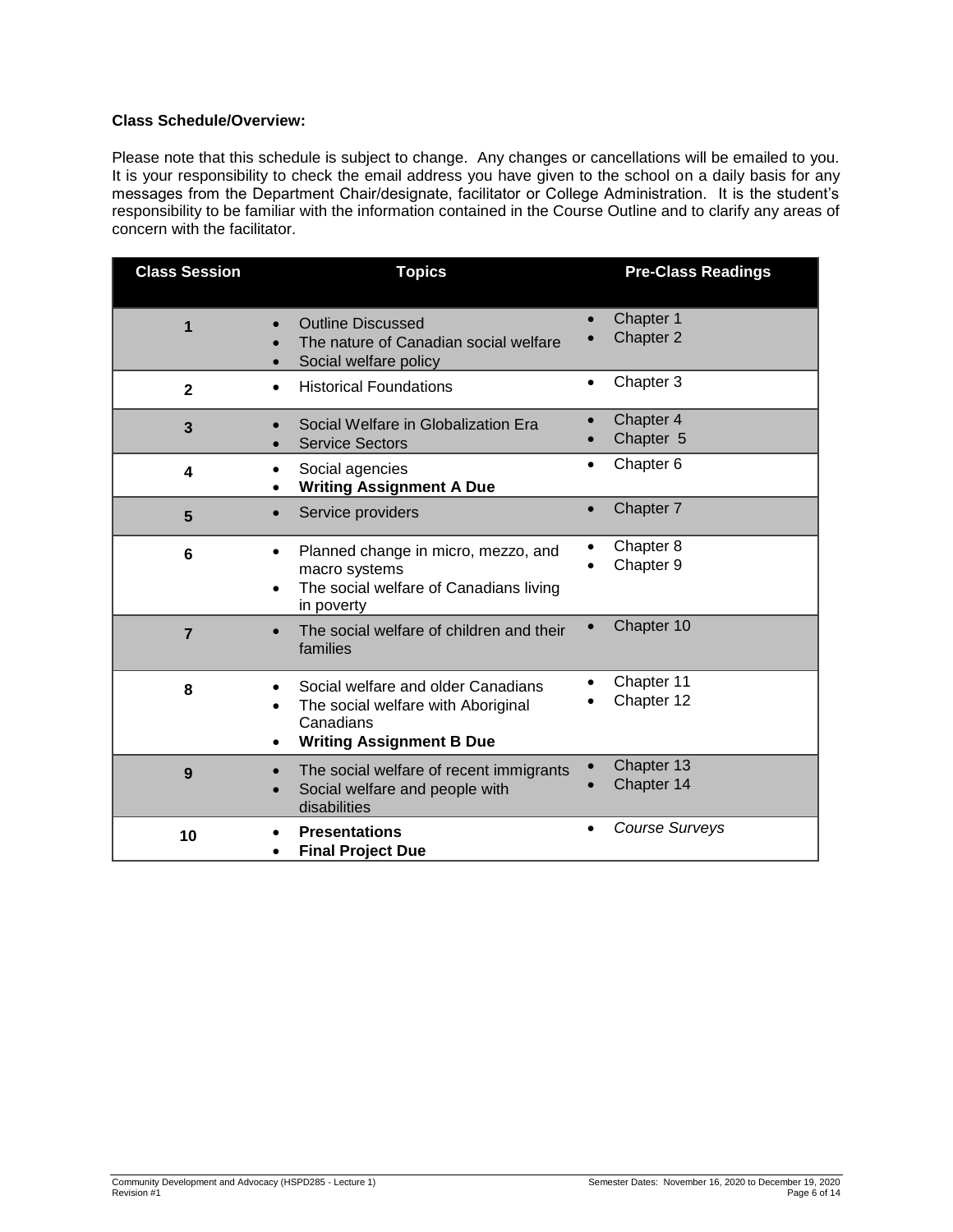# **Appendix 1 Assignment Outlines**

# **Please note: Students must complete all assignments, tests, and final projects in order to pass this course**

**Daily Tests Due Date: Each class from classes 1 through 10. Weight: 25%**

Students will be expected to have read the assigned chapters in the text and other assigned readings and be prepared to write a graded test based on these reading assignments. Tests are open in Moodle from 8:30 AM to 11:59 PM on the day of the scheduled class. There is one attempt and a 30-minute time limit on each test

**Mastery Learning**: As part of the Mastery Learning model, if you do not meet the minimum 70% on a given daily test, you will be provided with an opportunity to earn marks based on Mastery Learning Forum made available at the end of each week.

**Writing Assignment A Due: Class 4 Weight: 20%**

### **Canadian Social Policy**

**Social policy** is a term which is applied to various areas of **policy**, usually within a governmental or political setting (such as the welfare state and study of **social** services). It can refer to guidelines, principles, legislation and activities that affect the living conditions conducive to human welfare, such as a person's quality of life.

Write a critical thinking response that focuses on a social policy that interests you (i.e. Immigration Policy, Child Welfare Act, and Disability Policy).

- Identify and describe the factors (e.g., political or economic climate) that may have influenced the need for the policy,
- How this policy affects vulnerable individuals.
- Name at least one (1) change would you make to this policy. Why would you make this change?
- Explore the reasons why the policy is relevant in Canada, Alberta and/or Calgary.

# **Writing Assignments Expectations:**

- **Objective:** The objectives of this writing assignments are to critically apply concepts, ideas, and procedures to facilitate higher level learning. The assignments are designed so students can demonstrate depth of knowledge related to the course content.
- **Focus:** Each assignment is designed to apply knowledge from the chapters and class discussions.
- **Format:** All assignments will be double-spaced. Do not include title pages. Include your name at the top of each page. A minimum of one inch margins on each side. 12 point Times New Roman font is preferred. Each assignment should have a minimum length of 500 words but is not to exceed 750 words. Students will be evaluated according to the attached rubric: **Critical Writing Response Marking Rubric.**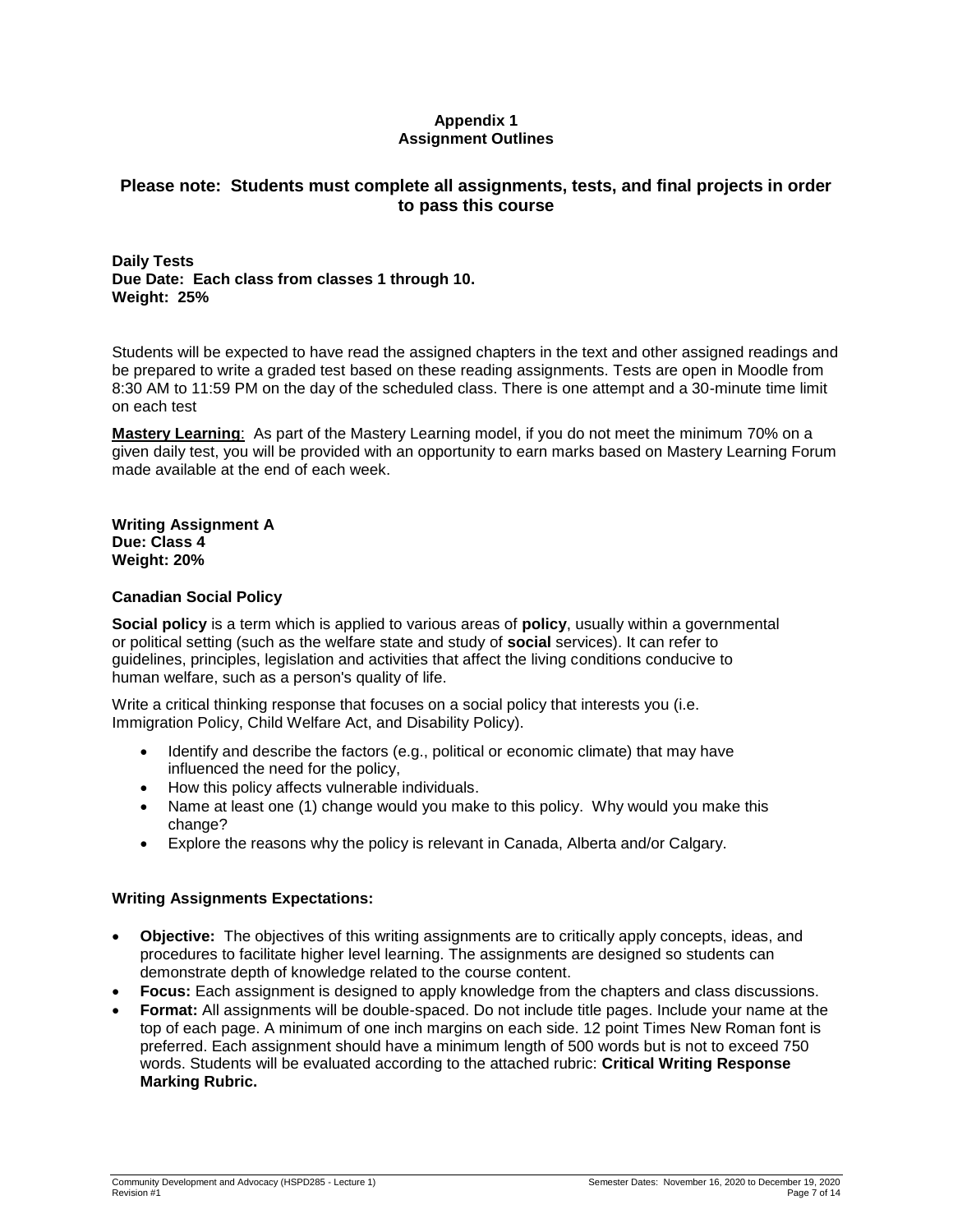### **How to avoid plagiarism**

 The simplest way to avoid plagiarism is to reference any sources properly (using both in-text, parenthetical citations in the body of your assignment and a 'References' page at the end). While it is commonplace to build upon the knowledge of others, it is necessary to clearly state the sources and foundations of that knowledge. Referencing must conform to the APA style

**Writing Assignment B Due: Class 8 Weight: 30%**

### *Investigative Summary: Peer Intervention Program Assignment*

- Investigate how peer intervention programs are used in your community.
- Define what they are, and identify where and why they exist.
- What types of issues or social concerns use peer intervention models?
- What types of training, support, and resources are available to these initiatives?
- How are they funded or sustained?
- How are they evaluated?
- Are there risks or liabilities?
- What are the benefits?

What does the literature say about peer support interventions (reviews, best practices, concerns)?

- Consider the role of peer intervention in the overall social welfare picture, and comment on how the model is currently being used in your community.
- s there over or under use?
- Is there a population, need, or issue in your community where individuals might benefit from this type of support?

Write a summary emphasizing the results and highlights of your investigation.

#### **Writing Assignments Expectations:**

- **Objective:** The objectives of the two writing assignments are to critically apply concepts, ideas, and procedures to facilitate higher level learning. The assignments are designed so students can demonstrate depth of knowledge related to the course content.
- **Focus:** Each assignment is designed to apply knowledge from the chapters and class discussions.
- **Format:** All assignments will be double-spaced. Do not include title pages. Include your name at the top of each page. A minimum of one inch margins on each side. 12 point Times New Roman font is preferred. Each assignment should have a minimum length of 500 words but is not to exceed 750 words. Students will be evaluated according to the attached rubric: **Short Answer Writing Response Marking Rubric.**

#### **How to avoid plagiarism**

The simplest way to avoid plagiarism is to reference any sources properly (using both in-text, parenthetical citations in the body of your assignment and a 'References' page at the end). While it is commonplace to build upon the knowledge of others, it is necessary to clearly state the sources and foundations of that knowledge. Referencing must conform to the APA style.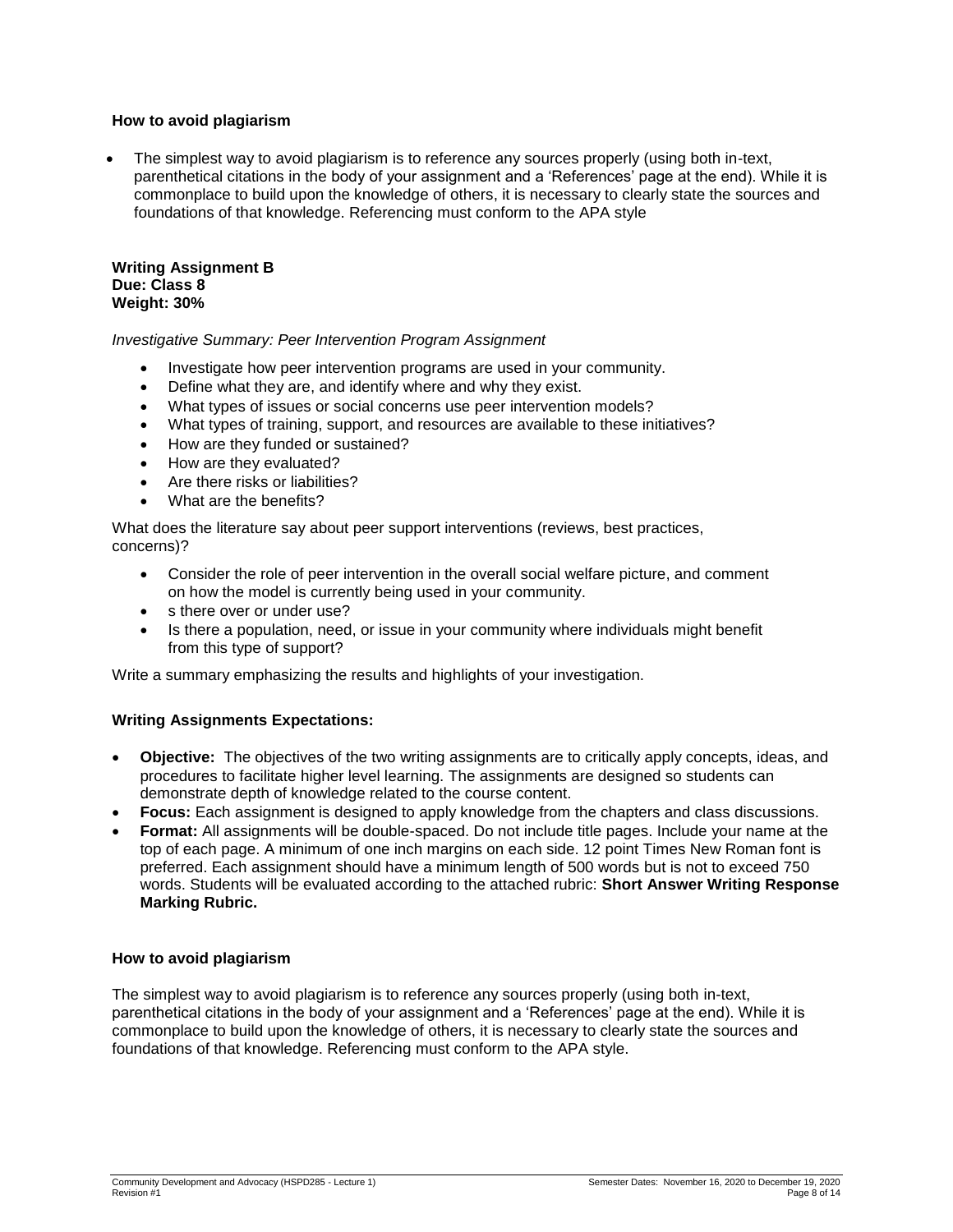#### **Final Project – Oral Presentation Due Date: Class 10 Weight: 25%**

The final group project will enable you to explore the entirety of the covered course content **BUT** you should only choose one chapter/topic to discuss in detail and present it to the class on the final day of the course.

You have explored the various domains of social welfare, including *universal programs, poverty and social issues*. The maximum size of group for this project is three students per group and your presentation is expected to last between 7 to 10 minutes.

Please choose an area (chapter) and explore the topic more thoroughly than is presented in the text. You are encouraged to expand on the material delivered in lectures and the textbook- example: **investigate any local impacts of service providers (Chapter 7).**

Suggested Chapters:

- Chapter 5: Service Sectors
- Chapter 6: Social Agencies
- Chapter 9: Canadians Living in Poverty
- Chapter 10: Children and their Families
- Chapter 11: Social Welfare and Older Canadians
- Chapter 12: The Social Welfare of Aboriginal Canadians
- Chapter 13: The Social Welfare of Recent Immigrants
- Chapter 14: Social Welfare and People with Disabilities

### **Presentation Example**:

#### Chapter 7 Service Providers:

Expand on the topics of professional helpers, agency volunteers, peer helpers and unpaid caregivers. This means, what do they offer to the field of human services and what would be the impact should they not be around or as involved?

Your presentation should be more than a review of material in the text, but rather an expanded, more thorough learning that may be relevant to you now or in the future. You will be marked on the **Oral Presentation Rubric**.

Your presentation must include the following:

- 1. Present an outline of the key points of the chapter and explain how these key concepts apply to your chosen program.
- 2. Group members should choose one chapter from the textbook and also formulate a topic they will present on, and they should also relate the topic to a real-life situation, such as workplace or practicum placement.
- 3. Group members should adopt any communication format they prefer but PowerPoint Presentations or Prezi are the most effective for this. The preferred method of delivery will be Microsoft Teams- groups are expected to create time on their own outside of class time to prepare for this project. Presentation are live in Class 10.

#### **How to avoid plagiarism?**

The simplest way to avoid plagiarism is to reference any source properly (using both in-text, parenthetical citations in the body of your assignment and a "References" page at the end. While it is commonplace to build upon the knowledge of others, it is necessary to clearly state the sources and foundations of that knowledge. Referencing must conform to the APA referencing formats outlined in your ENGL110-1 texts (chapters vary).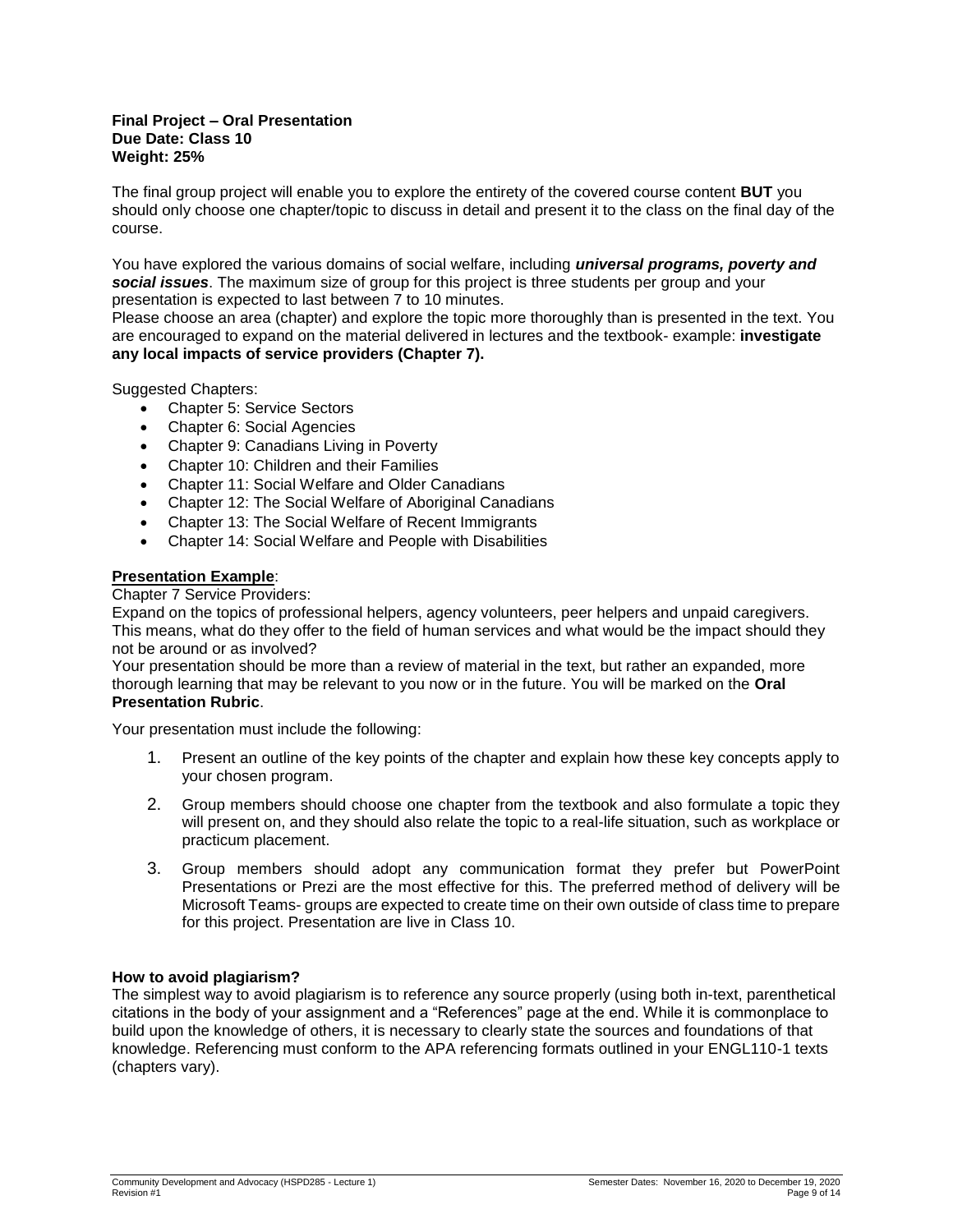# **Appendix Assignment Rubrics**

### **Columbia College Critical Writing Response Marking Rubric** Revised Jan. 2018

| <b>Student's Name</b>                              | <b>Course Code</b>                                                                                                                                                                                                                                                                                  |                                                                                                                                                                                                                                                                   | <b>Date</b>                                                                                                                                                                                                                                 | <b>Facilitator/Evaluator's Name</b>                                                                                                                                                      |              |
|----------------------------------------------------|-----------------------------------------------------------------------------------------------------------------------------------------------------------------------------------------------------------------------------------------------------------------------------------------------------|-------------------------------------------------------------------------------------------------------------------------------------------------------------------------------------------------------------------------------------------------------------------|---------------------------------------------------------------------------------------------------------------------------------------------------------------------------------------------------------------------------------------------|------------------------------------------------------------------------------------------------------------------------------------------------------------------------------------------|--------------|
|                                                    | A                                                                                                                                                                                                                                                                                                   | в                                                                                                                                                                                                                                                                 | $C-D$                                                                                                                                                                                                                                       | F                                                                                                                                                                                        | <b>Score</b> |
| <b>Quality of Response</b><br><b>Content/Ideas</b> | $10-9$<br>Demonstrates reflection,<br>$\bullet$<br>insight, and accurate<br>interpretation of<br>assignment.<br>States main idea/opinion<br>clearly.<br>Provides support for the<br>$\bullet$<br>main idea through<br>numerous, relevant<br>sources and/or<br>references to the course<br>readings. | $8 - 7$<br>Demonstrates reflection<br>and accurate<br>interpretation of<br>assignment.<br>States main idea /opinion<br>clearly.<br>Provides support for the<br>main idea through<br>number of relevant<br>sources and/or<br>references to the course<br>readings. | $6-5$<br>• Demonstrates limited<br>response to assignment.<br>Partly identifies main<br>$\bullet$<br>idea/opinion.<br>• Attempts some support<br>for the main idea, but it is<br>limited in applicability.                                  | $4-0$<br>Creates limited response<br>$\bullet$<br>that is hard to follow.<br>Main idea/opinion not<br>identified.<br>Uses little to no<br>$\bullet$<br>references to support<br>opinion. |              |
| <b>Analysis</b>                                    | <b>Explores issue</b><br>$\bullet$<br>thoroughly and with<br>insight, developing a<br>clear, original position<br>with persuasive<br>examples.<br>Demonstrates sound<br>logic.<br>Demonstrates excellent<br>$\bullet$<br>critical thinking and<br>problem solving skills.                           | Explores issue well,<br>developing an original<br>position with and good<br>examples.<br>Demonstrates good logic.<br>$\bullet$<br>Demonstrates very good<br>critical thinking and<br>problem solving skills.                                                      | • Defines the issue, but<br>explores it inadequately.<br>• Uses examples<br>inconsistently and/or<br>examples are lacking.<br>• Demonstrates weakness<br>in logic.<br>Demonstrates weak<br>critical thinking and<br>problem solving skills. | Defines issue<br>$\bullet$<br>inadequately,<br>demonstrating a<br>simplistic view.<br>Lacks logic.<br>$\bullet$<br>Demonstrates poor<br>critical thinking and<br>problem solving skills. |              |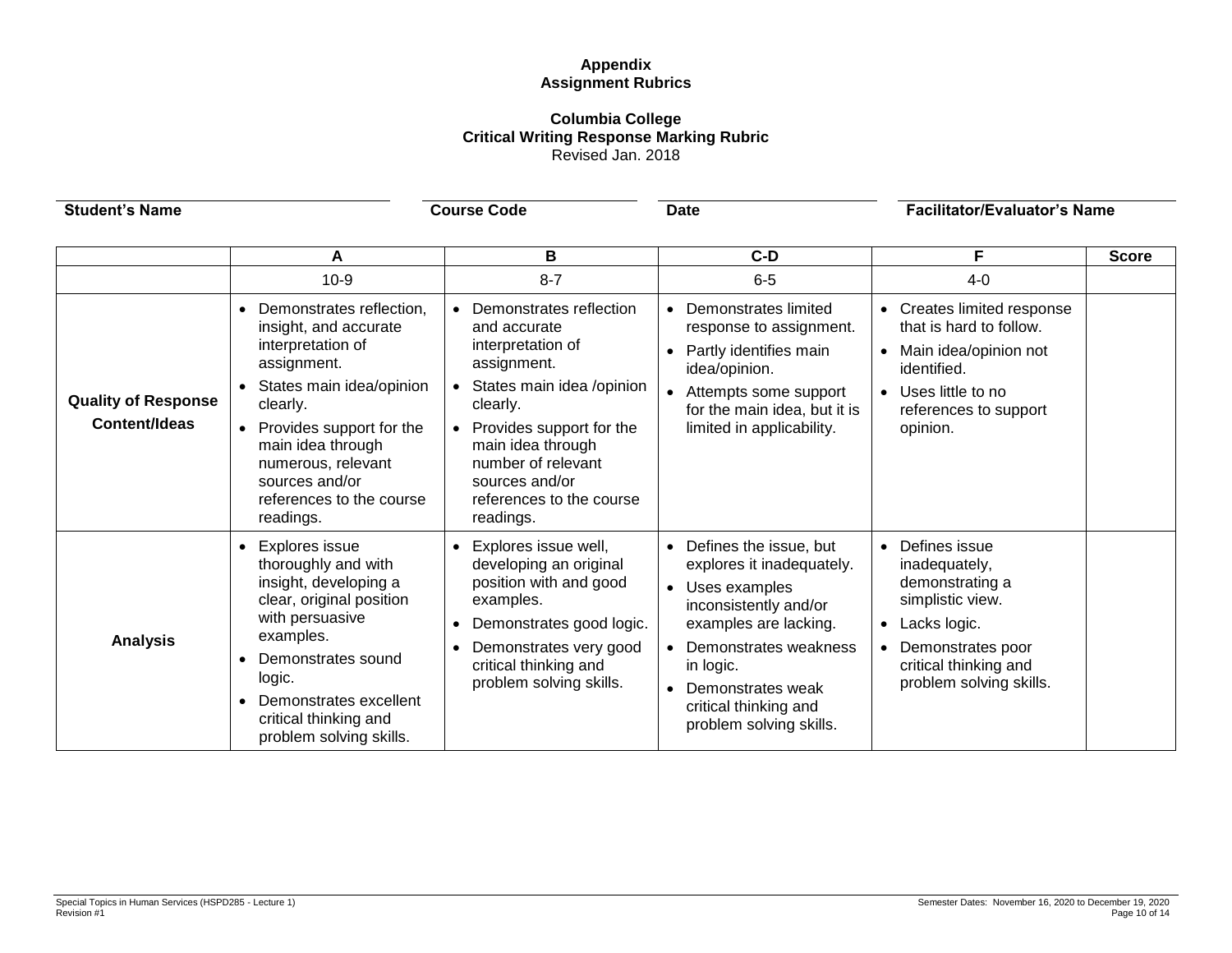|                                             | A                                                                                                                                                                                                                                                                                                                                                                                | в                                                                                                                                                                                                                                                                                                                                                                     | $C-D$                                                                                                                                                                                                                                                                                                                                                            | F                                                                                                                                                                                                                                                                                                   | <b>Score</b> |
|---------------------------------------------|----------------------------------------------------------------------------------------------------------------------------------------------------------------------------------------------------------------------------------------------------------------------------------------------------------------------------------------------------------------------------------|-----------------------------------------------------------------------------------------------------------------------------------------------------------------------------------------------------------------------------------------------------------------------------------------------------------------------------------------------------------------------|------------------------------------------------------------------------------------------------------------------------------------------------------------------------------------------------------------------------------------------------------------------------------------------------------------------------------------------------------------------|-----------------------------------------------------------------------------------------------------------------------------------------------------------------------------------------------------------------------------------------------------------------------------------------------------|--------------|
|                                             | $10-9$                                                                                                                                                                                                                                                                                                                                                                           | $8 - 7$                                                                                                                                                                                                                                                                                                                                                               | $6-5$                                                                                                                                                                                                                                                                                                                                                            | $4 - 0$                                                                                                                                                                                                                                                                                             |              |
| <b>Style Expression of</b><br><b>Ideas</b>  | • Uses highly effective,<br>clearly focused, varied<br>sentences, addressing<br>audience and purpose.<br>Incorporates knowledge<br>$\bullet$<br>of stylistic techniques.<br>• Conveys all ideas with<br>originality and clarity.<br>• Uses rich, accurate and<br>effective word choice.<br>• Consistently<br>demonstrates original,<br>sincere and compelling<br>personal voice. | • Mostly uses effective,<br>well structured, focused,<br>varied sentences,<br>addressing audience and<br>purpose.<br>Demonstrates use of<br>$\bullet$<br>particular stylistic<br>techniques.<br>Conveys most ideas with<br>originality and clarity.<br>• Uses accurate and<br>effective word choice.<br>• Mostly demonstrates<br>original, sincere personal<br>voice. | Demonstrates limited<br>attempts at creating<br>varied sentences to<br>address audience and<br>purpose.<br>• Often sentences are<br>somewhat awkward.<br>Little attempt at using<br>stylistic techniques.<br>• Conveys some ideas<br>clearly.<br>• Uses vague, ineffective<br>word choice.<br>• Demonstrates little to no<br>development of a<br>personal voice. | Uses simplistic sentence<br>structures that are<br>awkward and do not<br>address audience and<br>purpose.<br>No stylistic devices<br>$\bullet$<br>attempted.<br>Most ideas are not<br>$\bullet$<br>conveyed clearly.<br>Inadequate word choice.<br>No evidence of a<br>$\bullet$<br>personal voice. |              |
| <b>Organization and</b><br><b>Structure</b> | • Creates a sophisticated,<br>well developed<br>beginning, middle and<br>conclusion.<br>Connects all ideas<br>$\bullet$<br>logically.<br>• Uses a variety of<br>carefully crafted sentence<br>structures.<br>Consistently establishes<br>$\bullet$<br>appropriate paragraphing<br>and transitions.                                                                               | • Creates a well-developed<br>beginning, middle, and<br>conclusion.<br>Connects most ideas<br>$\bullet$<br>logically.<br>• Uses a variety of well-<br>structured sentence<br>• Most of the time<br>establishes appropriate<br>paragraphing and<br>transitions                                                                                                         | • Creates an unfocused<br>beginning, middle and a<br>simple conclusion.<br>• Creates answer that is<br>poorly structured.<br>• Uses some sentence<br>variety with errors that<br>begin to interfere with<br>meaning.<br>• Shows faulty<br>paragraphing and lack of<br>transitions.                                                                               | Creates a limited<br>response with no clear<br>beginning, middle, and<br>conclusion.<br>Creates confusion in<br>$\bullet$<br>structure.<br>Uses little to no sentence<br>$\bullet$<br>structure variety.<br>Many structural errors<br>Weak to no paragraphing<br>$\bullet$<br>or transition.        |              |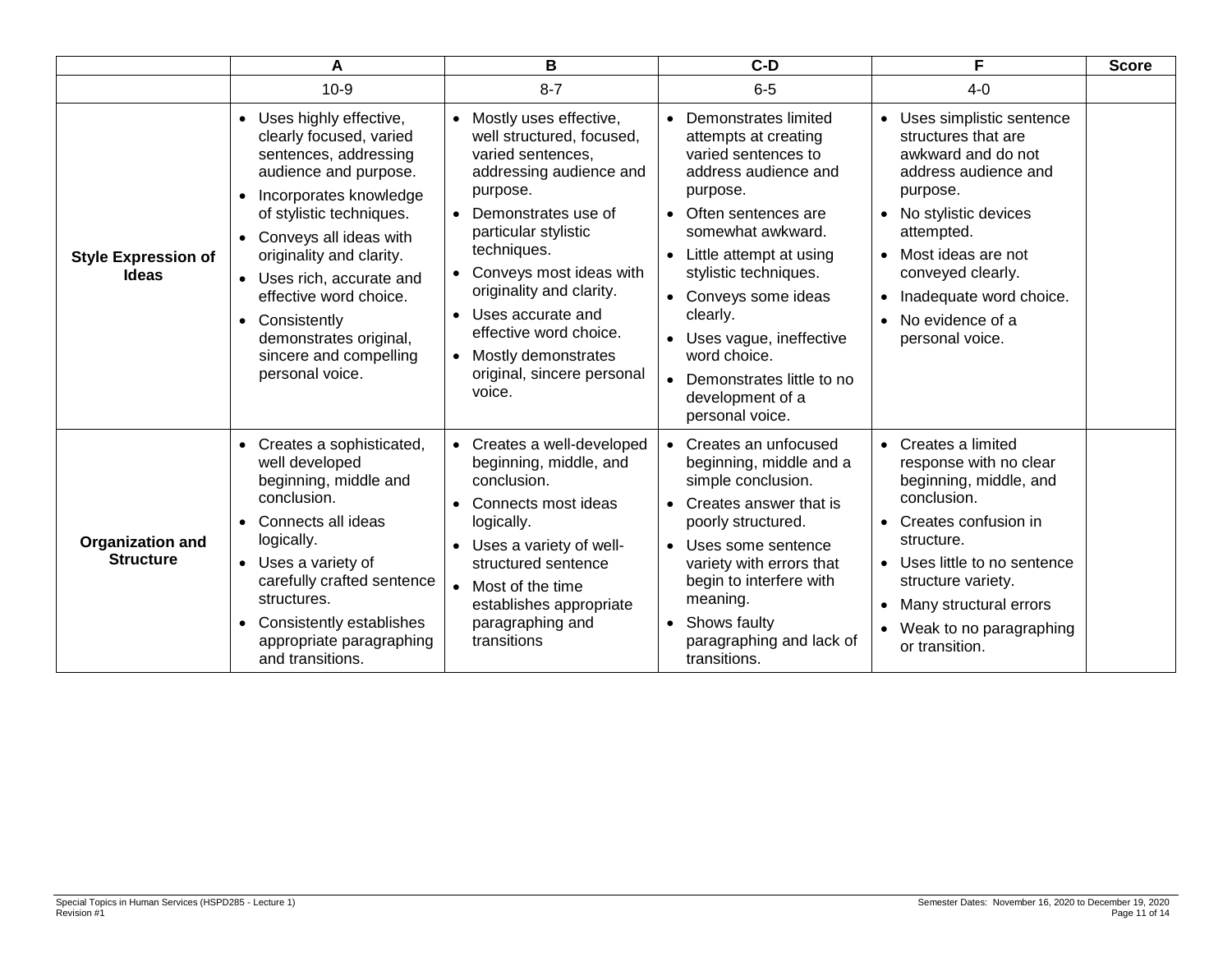|                                                      | А                                                                                                                                                                                                                                                      | В                                                                                                                                                                                                                                                                               | C-D                                                                                                                                                                                                                                                                                                                                                         |                                                                                                                                                                                                                                                                                                                                                                 | <b>Score</b> |
|------------------------------------------------------|--------------------------------------------------------------------------------------------------------------------------------------------------------------------------------------------------------------------------------------------------------|---------------------------------------------------------------------------------------------------------------------------------------------------------------------------------------------------------------------------------------------------------------------------------|-------------------------------------------------------------------------------------------------------------------------------------------------------------------------------------------------------------------------------------------------------------------------------------------------------------------------------------------------------------|-----------------------------------------------------------------------------------------------------------------------------------------------------------------------------------------------------------------------------------------------------------------------------------------------------------------------------------------------------------------|--------------|
|                                                      | $10-9$                                                                                                                                                                                                                                                 | $8 - 7$                                                                                                                                                                                                                                                                         | $6-5$                                                                                                                                                                                                                                                                                                                                                       | $4 - 0$                                                                                                                                                                                                                                                                                                                                                         |              |
| Mechanics,<br>Grammar,<br><b>Professional Format</b> | Mainly error free.<br>Uses APA citation<br>correctly where<br>applicable for referencing<br>sources.<br>Meets and exceeds all<br>requirements for an<br>excellent academic<br>response.<br>Meets and exceeds all<br>requirements of the<br>assignment. | • A few minor errors in<br>usage, grammar, or<br>mechanics.<br>Generally uses APA<br>citation correctly where<br>applicable for referencing<br>sources.<br>Meets most requirements<br>for a well written<br>academic response.<br>Meets most requirements<br>of the assignment. | • Frequent errors in usage,<br>grammar, and<br>mechanics, beginning to<br>interfere with the<br>readability and meaning<br>of the paper.<br>Uses APA citation<br>inconsistently and with<br>errors when sources are<br>used.<br>Meets a few<br>requirements for an<br>acceptable academic<br>response.<br>Meets a few<br>requirements of the<br>assignment. | • Numerous errors in<br>usage, grammar, and<br>mechanics, affecting the<br>readability and meaning<br>of the paper.<br>Many errors in APA<br>citation, demonstrating<br>lack of citation knowledge<br>when sources are used.<br>Meets few requirements<br>for an acceptable<br>academic response.<br>• Meets little to no<br>requirements of the<br>assignment. |              |

**Plagiarism: A "0" grade will be given to a paper where significant sections of the paper were copied from other, unattributed sources.**

**Total Score out of 50:**

**Facilitator/Evaluator's Comments:**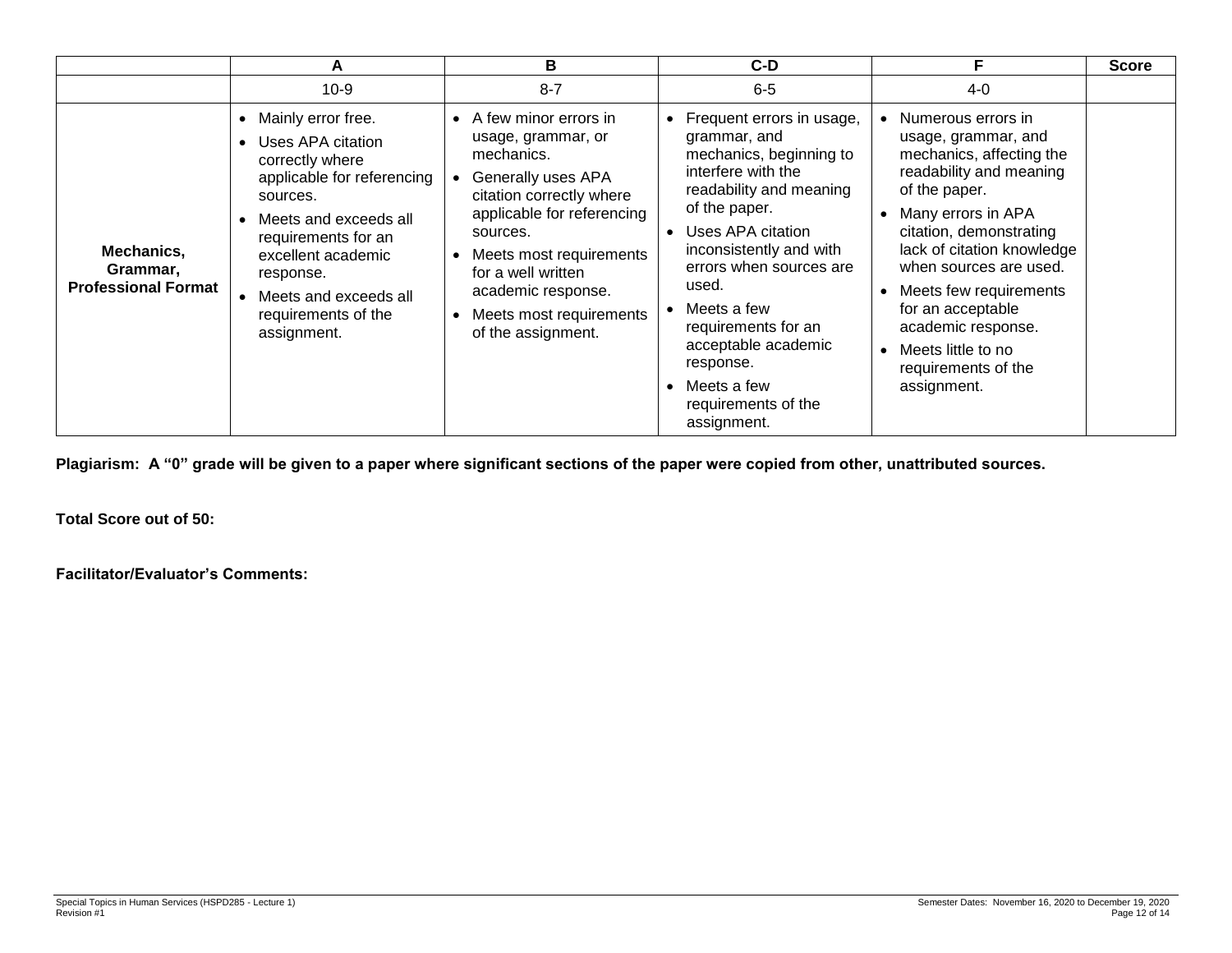# **Columbia College Oral Presentation Rubric Last Revised: January 23, 2014**

| <b>Student's Name</b> |                                                                                                                                                                                                                                                                                                                                                                                                                           | <b>Course Code</b><br><b>Date</b>                                                                                                                                                                                                                                                                                                                                                                            |                                                                                                                                                                                                                                                                                                                                                                                                        | <b>Facilitator/Evaluator's Name</b>                                                                                                                 |  |
|-----------------------|---------------------------------------------------------------------------------------------------------------------------------------------------------------------------------------------------------------------------------------------------------------------------------------------------------------------------------------------------------------------------------------------------------------------------|--------------------------------------------------------------------------------------------------------------------------------------------------------------------------------------------------------------------------------------------------------------------------------------------------------------------------------------------------------------------------------------------------------------|--------------------------------------------------------------------------------------------------------------------------------------------------------------------------------------------------------------------------------------------------------------------------------------------------------------------------------------------------------------------------------------------------------|-----------------------------------------------------------------------------------------------------------------------------------------------------|--|
| Area                  | A (85% - 100%)<br>$10.0 - 7.0$                                                                                                                                                                                                                                                                                                                                                                                            | B - C- (55% - 84%)<br>$6.9 - 5.5$                                                                                                                                                                                                                                                                                                                                                                            | $D(50\% - 54\%)$<br>$5.4 - 5.0$                                                                                                                                                                                                                                                                                                                                                                        | $F(0 - 49%)$<br><b>Score</b><br>$4.9 - 0$                                                                                                           |  |
| Organization          | Creates introduction that is<br>unique, clearly focused<br>and engages the<br>audience.<br>Organizes content<br>logically, making entire<br>presentation easy to<br>follow.<br>Builds main points through<br>$\bullet$<br>carefully selected and<br>original examples/<br>references.<br>Has effective transition<br>between sections.<br>Summarizes all key points<br>$\bullet$<br>and stimulates thought at<br>the end. | • Creates introduction that is<br>original, clearly focused<br>and gets the attention of<br>the audience.<br>Organizes content<br>logically, making most of<br>the presentation easy to<br>follow.<br>• Builds main points through<br>carefully selected<br>examples/references.<br>Has a transition between<br>most sections.<br>• Summarizes most key<br>points and stimulates<br>some thought at the end. | Creates an introduction<br>that tends to be<br>unfocused.<br>Doesn't engage the<br>audience's interest.<br>Content appears<br>disorganized, without<br>logic and consistency.<br>Builds a few main points<br>with details, but most<br>ideas are unsupported.<br>Few to no transitions are<br>$\bullet$<br>evident.<br>Little to no summarizing<br>evident. Ending does not<br>stimulate much thought. | <b>Presentation shows</b><br>little to no logical<br>organization.<br>Content is difficult to<br>follow.<br>Not a thoughtful<br>presentation.       |  |
| <b>Content</b>        | Provides evidence of<br>supporting research to<br>back all main points.<br>Gives a complete<br>explanation of all key<br>points.<br>Uses relevant examples/<br>$\bullet$<br>references.                                                                                                                                                                                                                                   | Provides evidence of<br>supporting research. To<br>back most points.<br>Gives an explanation of<br>most key points.<br>Uses some relevant<br>$\bullet$<br>examples/references.                                                                                                                                                                                                                               | Provides evidence that<br>not enough research has<br>been done to support the<br>content.<br>Gives an incomplete<br>explanation of key points.<br>Uses a few relevant<br>examples/references.                                                                                                                                                                                                          | Indicates little to no<br>research.<br>Gives a limited<br>explanation of a few<br>points.<br>Uses little to no<br>$\bullet$<br>examples/references. |  |